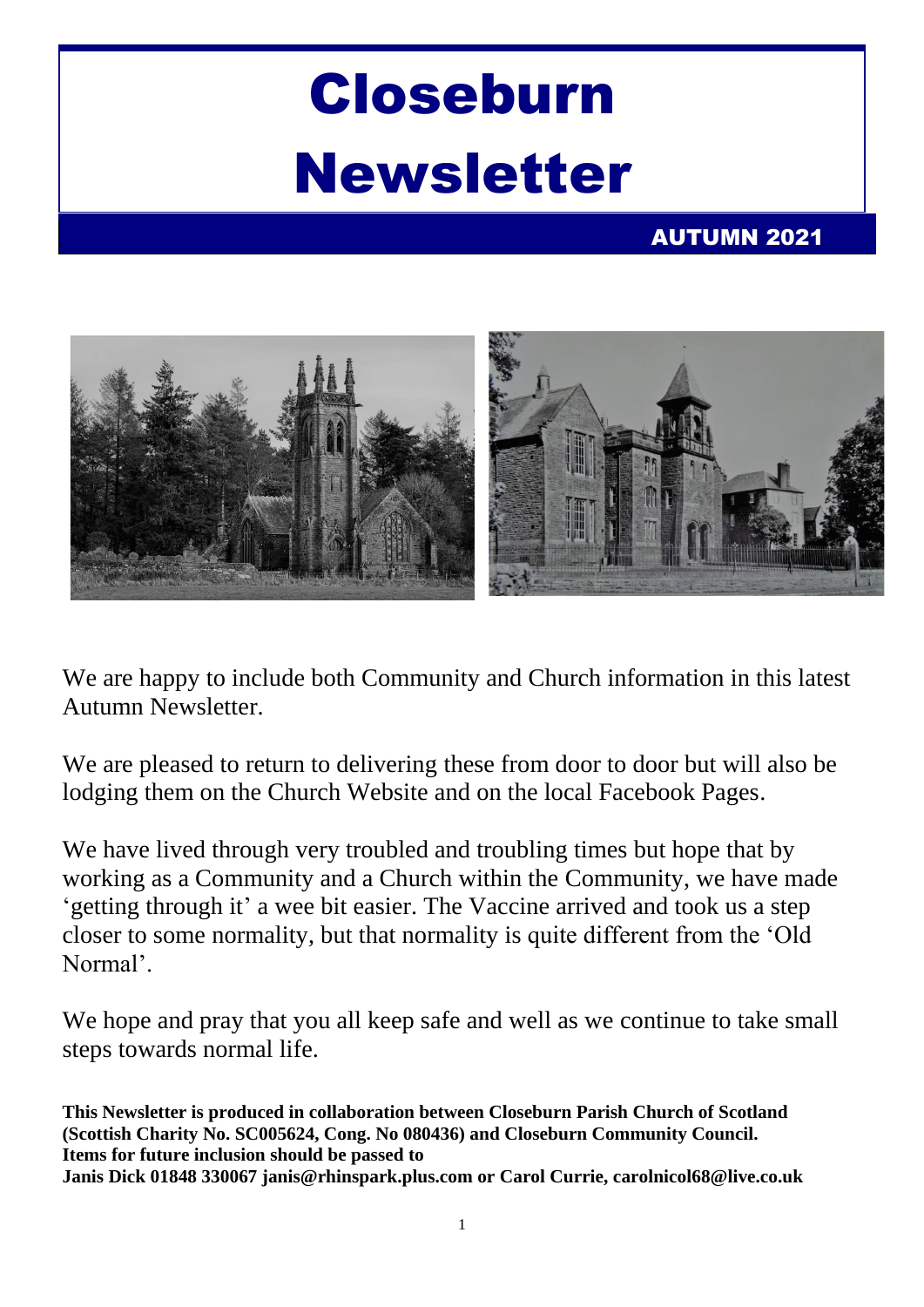# **CHURCH NEWS**

#### **MESSAGE FROM REV BILL McKENZIE**

Dear Friends, Greetings to you in the Name of our Lord Jesus Christ.

For many, life has changed radically over the course of the Covid19 pandemic. For those at the heart of the suffering: bereavement; anxiety; uncertainty; overwork; and tiredness, are the order of the day. For others: workers put on furlough with possible future loss of employment; working from home which demands a new discipline in use of time; zooming and conferencing instead of meeting colleagues or family; re-allocating household duties and responsibilities.

All of these have positive aspects, most of which can be a cause for some level of gratitude. The loss of loved ones or of colleagues and friends, gives a new awareness of how precious each one is; anxiety and uncertainty prompt us to re-evaluate how fortunate we really are, pointing to how we should cope in the crisis; overwork and tiredness demand a fresh balance of physical activity and creative leisure; loss of employment can give us an opportunity to follow a new vision, or interest, or skill for service; working from home, and being together at home, can draw family closer, or present a challenge. (Sad to hear that there is an increase in abuse); health does steadily improve by walking, cycling, greeting neighbours in the passing, and enjoying the outdoors.

This of course brings us to COP26. Basically, I'm more of an optimist than I am a pessimist...but...human nature hasn't a good track record vis-a-vis nature itself. Across the globe it has been exploited for human gain and self-interest, rather than recognising that there is a Maker's Handbook, not just a User's Handbook. In fact, I find it rather pathetic that I should use such an analogy, when I believe that God is not just a maker, but the Creator whose Handbook is the Bible. His creation is unique and works on the principle of love in relationship with Him and with each other, shown in Jesus. Human nature, on the other hand, is on a massive drive towards individualism which is quite blinkered. There is one form of prayer that I really hesitate to use: It is addressed to God, "*world without end, Amen*" We have destroyed a multiplicity of species and environments. Escaping in a fleet of spacecraft won't save ours. Do the obscenely rich think that they will succeed like Noah? "The meek shall inherit the earth." COP26 is immensely important. We better start praying, No Call for a National Day of Prayer, for COP26 or Covid19 as in past crises.

Christmas is approaching when a special child was born. "Unless we become like little children, we cannot inherit the Kingdom."

"Peace on earth, goodwill to all."

Reverend Bill.

#### **CHURCH SERVICES**

The Church resumed Services in the building at 10.00am and will hold Services on the 2<sup>nd</sup> and 4<sup>th</sup> Sunday of each month until 7<sup>th</sup> November when a Holy Communion will be held, and Services will then be weekly. (On-line Services will continue to be available See below). Remembrance Sunday falls on 14th November and the War Memorial Service and wreath laying will take place.

While Rules have relaxed, we still need to respect each other's personal space and wear masks in the Church and while singing.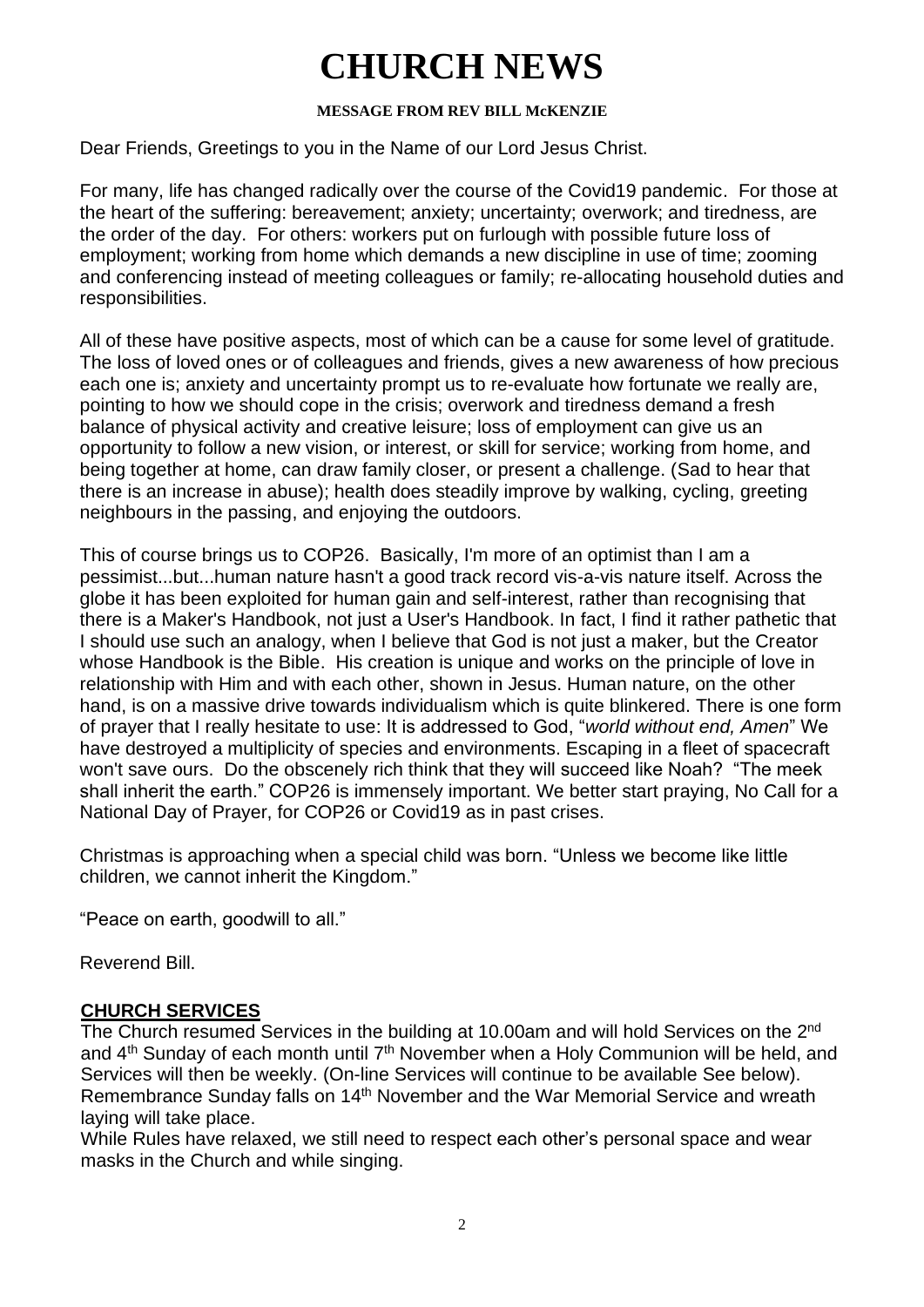# **CHURCH GIVING DAY**

Every Year the Church makes an appeal for financial support from our Parish Community. This Giving Day results in approximately 25% of the Annual Income and it is no exaggeration that these donations go a long way to making the Church a viable proposition.

The Treasurer previously pointed out that despite the Church Building being closed the Congregation's financial obligations remained almost unchanged. With financial commitments to the Church Nationally as well as maintaining our building.

The loss of the Sunday Offering during lockdowns equated to another 25% of the Congregational Income. However, we are slowly returning to weekly Services. Everything that could be done to reduce expenditure has been done.

The Treasurer makes a plea that if you consider the Church a part of your community and would like it there for your use at some stage, that you consider making a donation on Giving Day 2021. Every penny raised will be used to maintain its presence.

Giving day this year is on Wednesday 27<sup>th</sup> October and the hall is open at  $2 - 4$  pm and  $6 - 7$  pm to safely accept envelopes. The times are on the envelope.

Alternatively, please feel free to hand an envelope to the Minister or any Church Member.

# **GIVE AS YOU LIVE**

For those who buy "on-line" there is a way to support the Church *at no cost to you*. Many on-line retailers will contribute to a charity, such as the Church when you purchase from them. To give in this way you would need to register at

<https://www.giveasyoulive.com/> and follow the registration process. You will be given a chance to choose a Charity in a search box and if you type Closeburn Parish Church this will find it.

Once registered if you log in to Give as you live and go to your selected store, any purchases you make will be recognised and the retailer will make a donation to the Church.

# **ON-LINE CHURCH SERVICE**

Since Sunday 22<sup>nd</sup> March 2020 the Church has had an On-line Church Service available, initially through a link being emailed out and subsequently through an updated website –

### [www.closeburn.kirkmahoe.churches.org](http://www.closeburn.kirkmahoe.churches.org/)

In the near future as Closeburn and Kirkmahoe, with whom we are linked, return to weekly Services, these on-line Services will be recorded in one of the two Churches and put online later the same day.

To find it go to the website and scroll down where you will find the current, and previous Services available.

These have continued even after the Church Building reopened.

If you would rather be emailed the link, contact Janis Dick by the contact details shown on the front page.

# **CHURCH GUILD**

The Guild is not meeting and will not meet until further notice.

# **CHURCH REFORM**

On the next page you will see that the Church across Scotland and the Church of Scotland across the World is undergoing radical change to make it fit for the present and more importantly, the future. Closeburn will not be unaffected by this, and they are taking part in the review.

It is important to know that everything is on the table.

Closeburn is a beautiful Church Building that is maintained to a high standard, and it is intended to continue to do that but in the short-term major work, other than necessary maintenance, is embargoed. Fortunately, it does not need any major work having recently replaced the central heating boiler and had the outside railings repaired and repainted to a high standard. Fair to say the Church looks well. Long may that continue.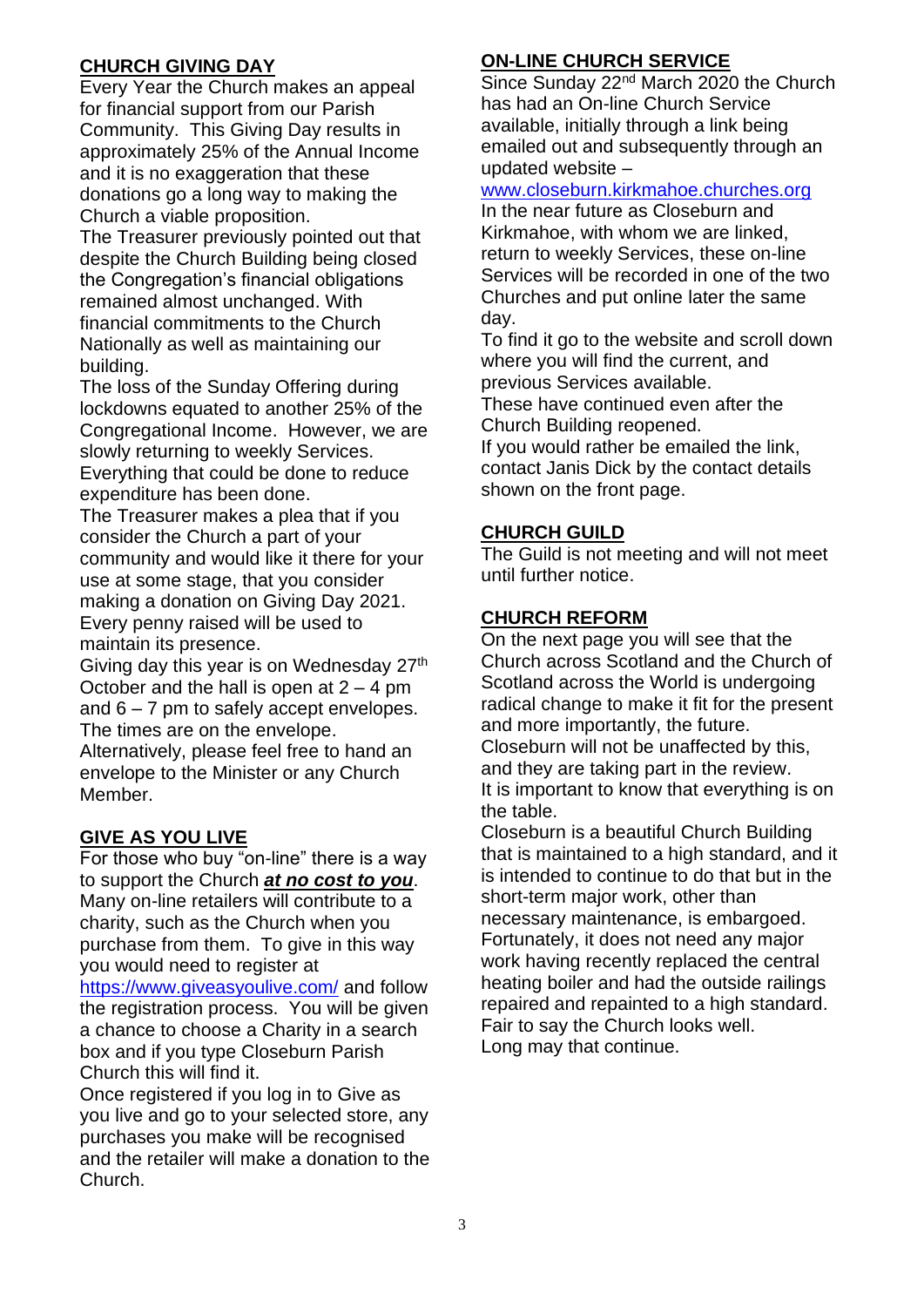# **The Dalgarnock Conventicle and the Nithsdale Covenantors**

On 12<sup>th</sup> September 2021, a Conventicle was held at Dalgarnock graveyard, Kirkbog. This was a very inspiring and well attended gathering, on a very pleasant afternoon. In the 17th.century this area saw the stand by Presbyterians who rejected the introduction of bishops into the government of the Church of Scotland.

These Presbyterians were adherents of the National Covenant which swore to uphold the original principles of the Kirk, and included ministers who had been removed, but who continued to conduct open air services. These conventicles were well attended in this area. The Stuart Kings instigated measures to root them out, with Grierson of Lag as their local agent.

Many were killed without trial or right of reply. This savagery reached its height during the Killing Times of the 1680's.

In the graveyard at Kirkbog stands a monument to the 57 Nithsdale Martyrs, 3 women and 54 men, 2 of whom were ministers, who were victims of these times. It was erected by the descendants of exiles who settled in New Zealand.

# **The Future of the Church in Scotland**

Scots used to be known as the "People of the Book." who worshipped God, the Father of our Lord Jesus Christ. We observed the Lord's Day. No more!

A prominent Christian organisation recently stated, "There is huge spiritual poverty in Scotland and disbelief in Jesus."

The Church of Scotland is short of ordained ministers of the Gospel of salvation through Christ Jesus. Church attendance, pre-Covid19, is at an all-time low; and the process of amalgamating Presbyteries has already begun. There may be a resultant closure of church buildings.

- In 2019 the General Assembly decided that Presbyteries would be reduced from around 46 to around 12. Wigton and Stranraer, Dumfries and Kirkcudbright, and Annandale and Eskdale Presbyteries began formal conversations.
- When it became apparent that a new Presbytery would require around 100 charges to make it viable, the Ayrshire Presbyteries and the Dumfries and Galloway Presbyteries began to consider options together. During this time a Steering Group comprised of 3 from each presbytery met and with Presbytery backing agreed to work towards what would be named the "Presbytery of the South West of Scotland"
- At the General Assembly of May 2021 an overture was passed which would cause the Presbyteries of Annandale and Eskdale, Ardrossan, Ayr, Dumfries and Kirkcudbright, Irvine and Kilmarnock, and Wigtown and Stranraer to be united into the Presbytery of the South West of Scotland by the 30 September 2022.

In 2022, following a whole range of adjustments, our Presbytery of Dumfries and Kirkcudbright will then be in the *Presbytery of the South West of Scotland*. It is possible that the Presbytery office will be in Kilmarnock, but this has not yet been confirmed. Our sole concern at this time should be to rebuild our congregation by calling on those within our parish, to come to know Jesus and the Good News, and so discover the joy and blessings of worship in His Church.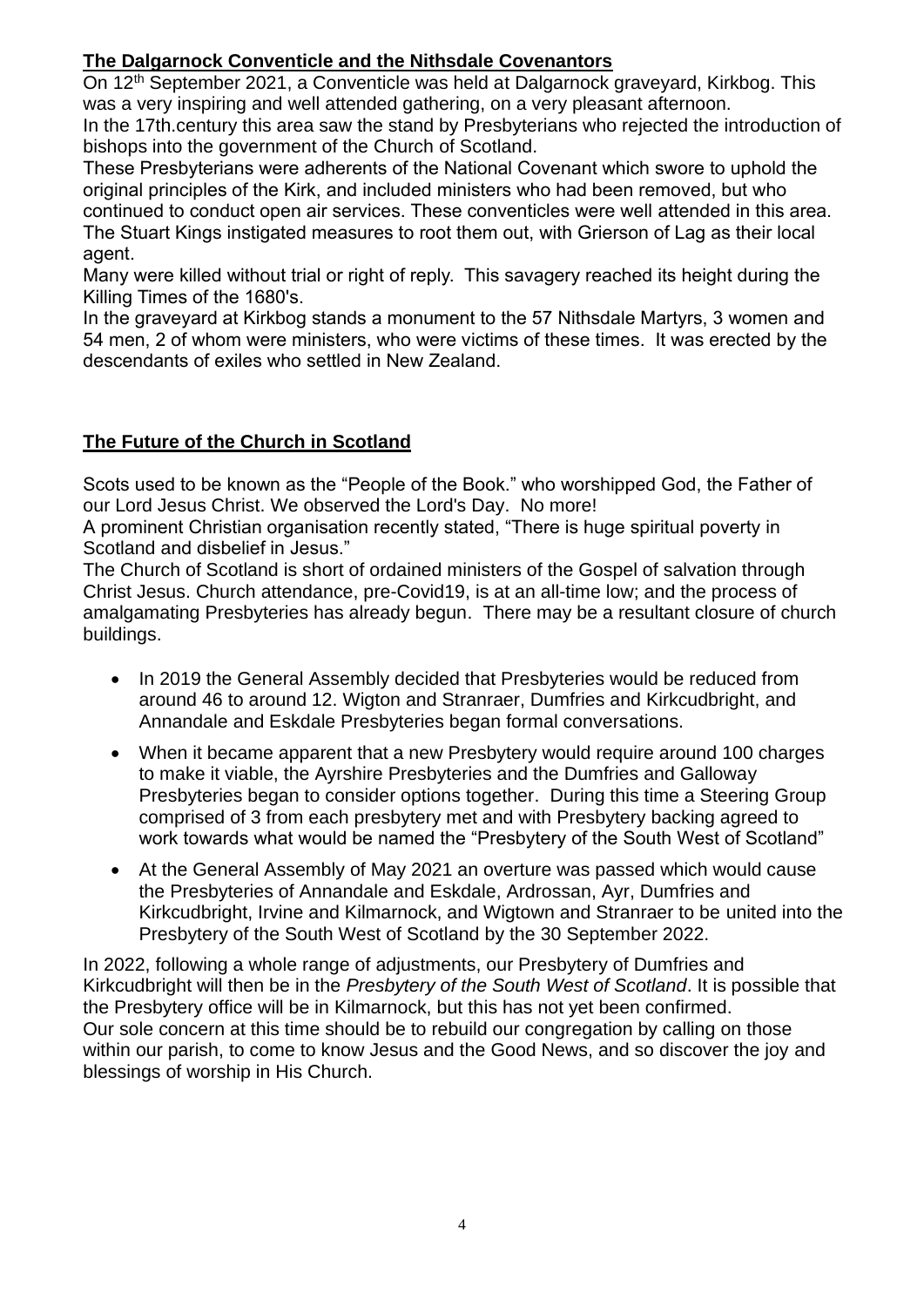# **Church Register**

#### **Deaths:**

*9 December 2020* Miss Mary Notman, Blackrigg, Thornhill

*30 December 2020* Mrs. Agnes Notman, Barrasgate, Kirkton

*25 January 2021* Mrs. Barbara Kennedy, Nether Rigg, Closeburn

*25 March 2021* Mr. David Bee, Smithy Cottage, Closeburn

*5 April 2021* Mrs. Sally Murphy, Closeburn Village, Closeburn

#### **Deaths:**

*25 April 2021* Mrs. Margaret Hunter, Shawsholm Road, Closeburn

*28 April 2021* Mrs. Maimie Clements, New Court, **Thornhill** 

*10 July 2021* Mrs. Mary Stitt, Firmuir Avenue, Closeburn

*11 July 2021* Mrs. Margaret Templeton, Limebank, Shotts, Closeburn

*21 August 2021* Mrs. Hilda Douglas, Firmuir Avenue, **Closeburn** 

#### **Wedding**

*28th December 2020*

Andrew Graham Walker to Lucie Abigail Alker

#### **Church Service (10.00am unless otherwise shown)**

7<sup>th</sup> November 2021 Holy Communion 14th November 2021 Remembrance Service, (9.30am at War Memorial, 10am Church Service) 19<sup>th</sup> December 2021 Christmas Family Service 24th December 2021 Watchnight Service, (11.30pm) 17<sup>th</sup> April 2022 **Easter Sunday** 

#### **CHURCH CONTACTS**

**Interim Moderator Rev. William M McKenzie, MBE, D.A., 41 Kingholm Road, Dumfries DG1 4SR Tel; 01387 253688, [mckenzie.dumfries@btinternet.com](mailto:mckenzie.dumfries@btinternet.com)** 

**Session Clerk Jack Tait, Lilac Cottage, Park, DG3 5JP Tel; 01848 331700, [jack.tait1941@gmail.com](mailto:jack.tait@tiscali.co.uk)**